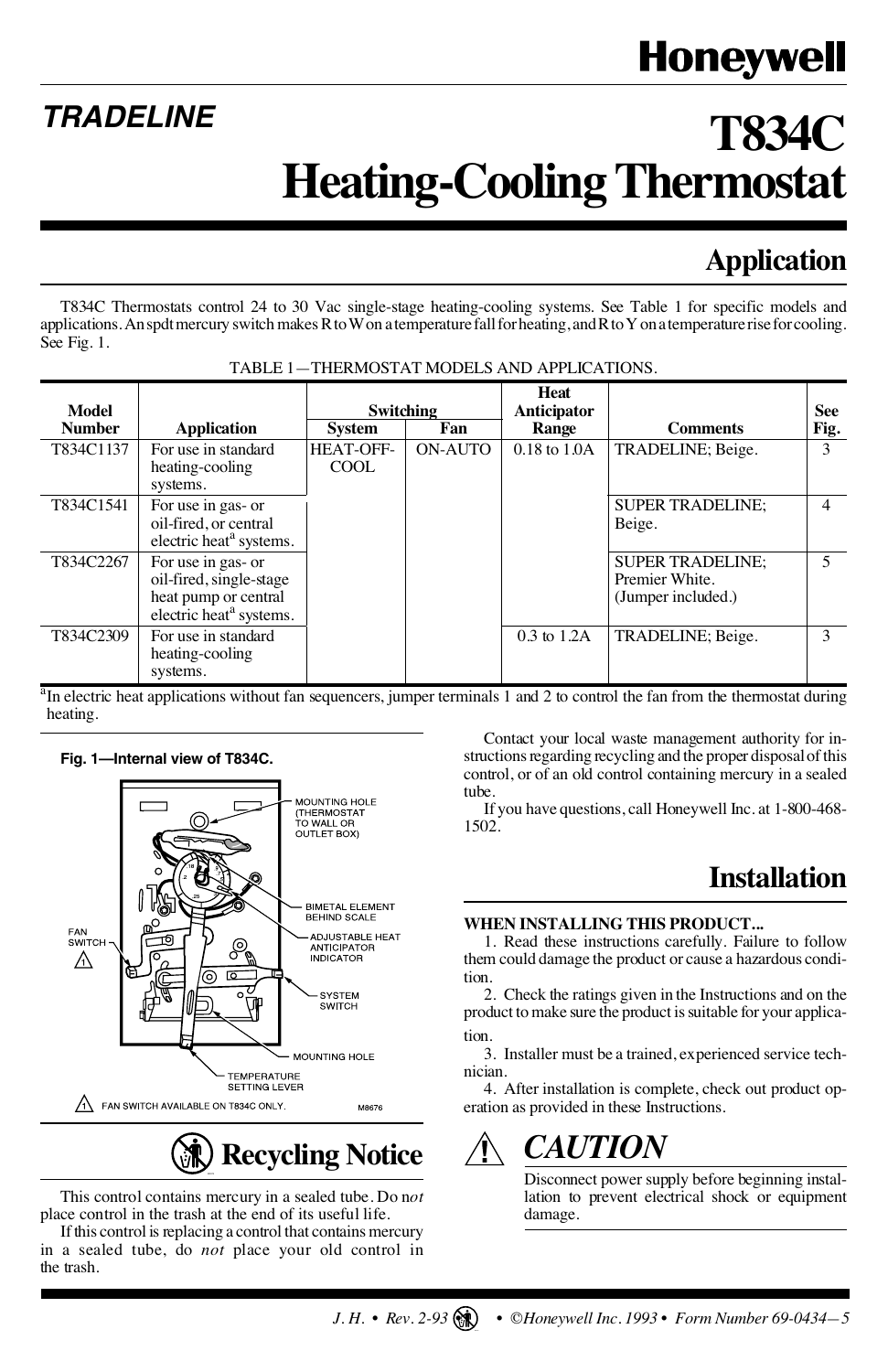#### **LOCATION**

Locate the thermostat about 5 ft. [1.5 m] above the floor on an inside wall in an area with good air circulation at average temperature.

Do not mount the thermostat where it can be affected by:

- drafts or dead spots behind doors or in corners.
- hot or cold air from ducts.
- radiant heat from the sun, fireplaces, or appliances.

— unheated (uncooled) areas behind the thermostat, such as outside walls.

This thermostat is a precision instrument and was carefully adjusted at the factory. *Handle it carefully*.

#### **MOUNTING AND WIRING**

Disconnect power supply before beginning installation to prevent electrical shock or equipment damage.

All wiring must comply with local codes and ordinances.

The T834C can be mounted directly to a wall or vertical outlet box. Use Honeywell part no. 193121A (beige) or 202689A (gray) Mounting Plate Assembly (order separately) to mount on horizontal outlet box or cover marks left by old thermostat. If mounting plate assembly is used, review instructions provided with assembly before wiring and mounting thermostat. To wire and mount thermostat:

1. In replacement applications, check the existing thermostat wires for cracked or frayed insulation. Replace any wires in poor condition. If the wire is plastered into the wall, make a hole next to the wires and loosen the wires so that they can be pushed back into the wall later.

2. In new installations, run wiring (if necessary) to the thermostat location.

3. Set the adjustable heat anticipator indicator to match the current draw of the primary heating control or as recommended by the equipment manufacturer (see Heat Anticipator Setting).

4. Connect the wires to the terminals on the back of the thermostat. See Figs. 3-5 for internal schematic and typical hookup diagrams. If using electric heat-compatible thermostat in central electric heat applications, jumper terminals 1 and 2 to control fan operation from the thermostat during heating. See Fig. 2.

**Fig. 2—Jumpering thermostat terminals to control fan operation.**



5. Remove thermostat cover by pulling outward on bottom edge until it snaps free of the thermostat base. Carefully remove and discard the foam plastic shipping insert. This insert protects the switch and bimetal assembly during shipping.

6. Push excess wire back through the hole and plug any opening with insulation to prevent drafts that may affect thermostat performance.

7. Fasten the thermostat to the wall or outlet box with a screw through the top mounting hole. Adjust the thermostat so that it is approximately level and fasten the second screw through the bottom mounting hole. Do not tighten.

8. Exactly level the thermostat using a spirit level or plumb line. Tighten the mounting screws.

#### **Fig. 3—Internal schematic and typical hookup for T834C1137 and T834C2308 in a standard heating-cooling system.**

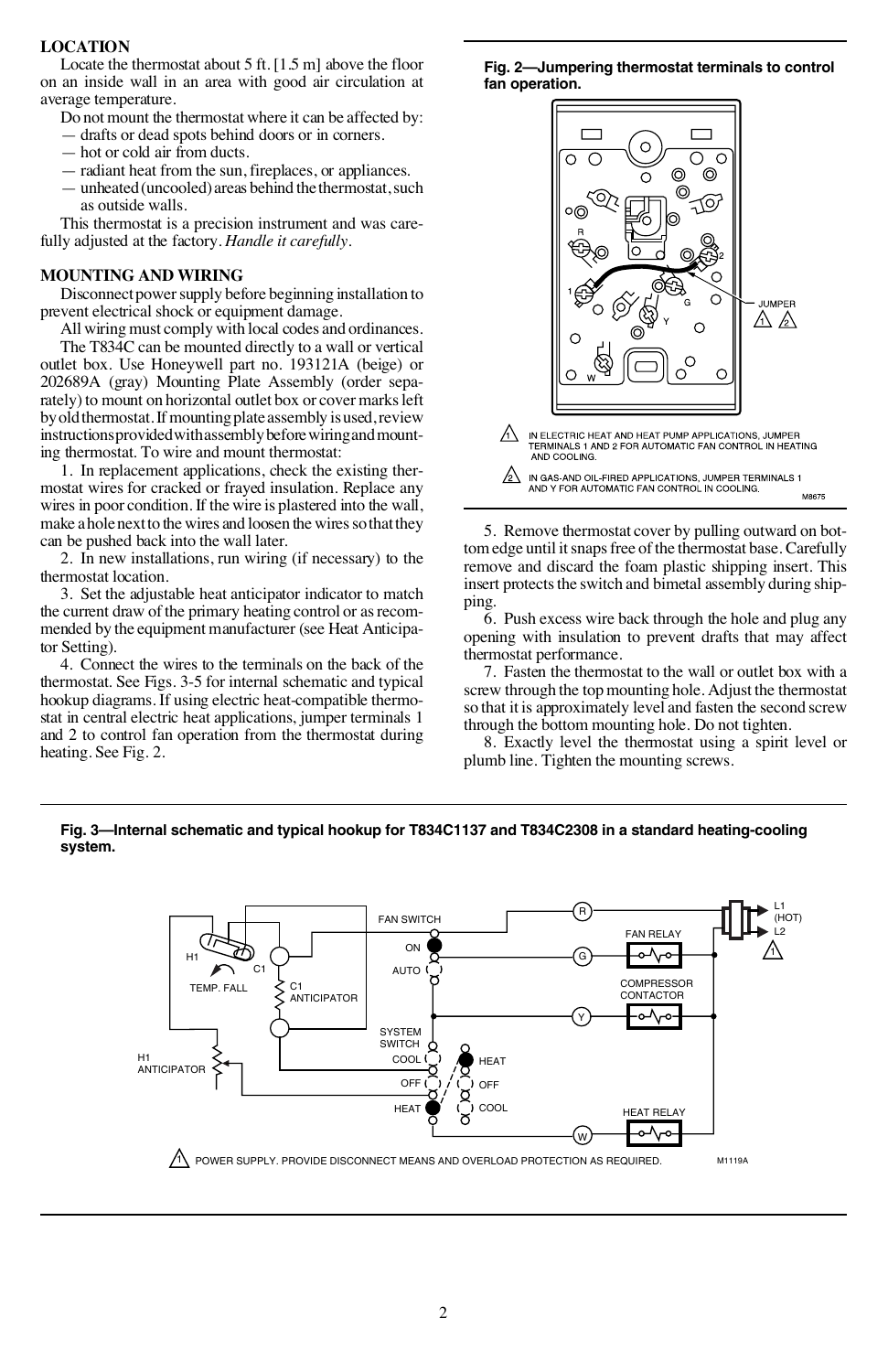**Fig. 4—Internal schematic and typical hookup for T834C1541 in gas- or oil-fired, or central electric heat system.**



 $\underline{\mathbb{A}}$  in electric heat or single-stage heat pump application, jumper 1 and 2 for auto fan in heating and cooling.

M2690

#### **Fig. 5—Internal schematic and typical hookup for T834C2267 in gas- or oil-fired, single-stage heat pump or central electric heat system.**



1\ POWER SUPPLY. PROVIDE DISCONNECT MEANS AND OVERLOAD PROTECTION AS REQUIRED.

JUMPER 1-2 FOR AUTO FAN IN HEATING AND COOLING (ELECTRIC HEAT AND SINGLE STAGE HEAT PUMP SYSTEMS). 2

JUMPER 1-Y FOR AUTO FAN IN COOLING ONLY. 3

 $\overline{4}$  JUMPER W-Y FOR SINGLE-STAGE HEAT PUMP APPLICATIONS.

M2323B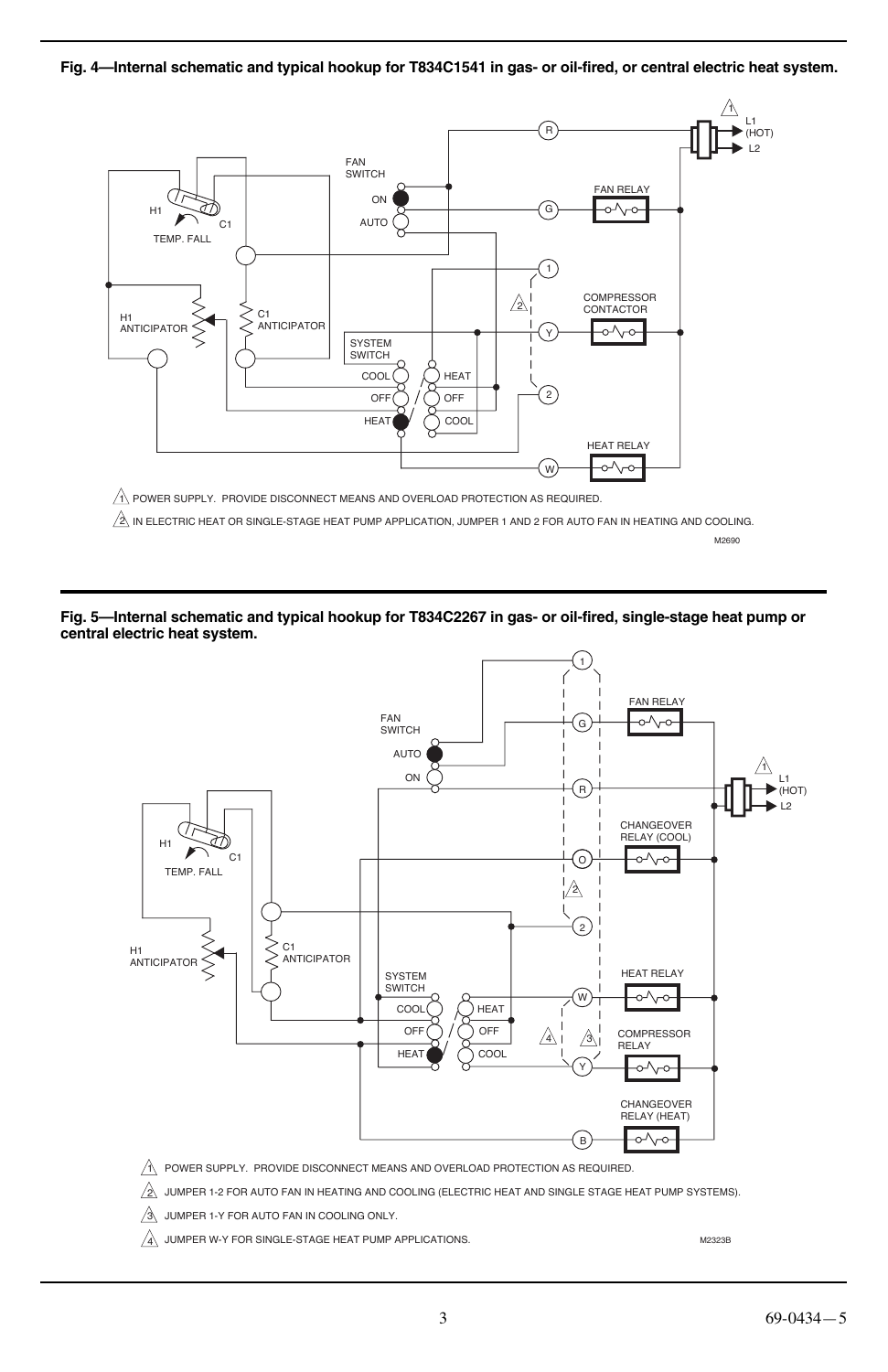9. Adjust temperature setting lever so mercury bulb is in horizontal position. See Fig. 1.

10. Carefully replace thermostat cover.

**IMPORTANT:** *An incorrectly leveled thermostat will cause the temperature control to deviate from setpoint.*

### **Setting and Adjustment**

#### **TEMPERATURE SETTING**

Push the temperature setting lever to the desired control point on the temperature scale. The same lever controls both heating and cooling.

#### **SYSTEM AND FAN SWITCHING**

The T834C features SYSTEM and FAN switches for control of the heating-cooling and fan systems.

The SYSTEM switch controls system operation as follows:

HEAT: Heating system only operates.

OFF: Both heating and cooling control systems are disconnected.

COOL: Cooling system only operates.

The FAN switch controls fan operation as follows:

AUTO: For gas- or oil-fired systems, the fan operates in response to the thermostat in cooling; fan operates in response to the plenum fan control in heating. For single-stage heat pump and electric heat systems, the fan operates in response to the thermostat in both heating and cooling.

ON: The fan runs continuously.

To switch positions, use thumb and index finger to slide lever to desired position. Switch lever must stop directly over desired function indicator mark for proper circuit operation.

#### **HEAT ANTICIPATOR SETTING**

**IMPORTANT:** *The T834C Thermostat has an adjustable heat anticipator and equipment will cycle properly ONLY IF THE ANTICIPATOR IS ADJUSTED TO MATCH THE CURRENT DRAW OF THE ENTIRE SYSTEM or as recommended by the equipment manufacturer. Use this thermostat only on systems with current draws that fall within the range of the heat anticipator. Do not use this device on Powerpile (millivolt) Systems.*

A current rating is usually stamped in the nameplate of the primary control. Set the adjustable heat anticipator indicator to match the value given on the nameplate, except on thermostats used in systems as shown in Figs. 2-4. See Heat Anticipator Settings (Figs. 2-4).

If current rating is not available, proceed as follows to determine the rating:

1. Turn off power.

2. Wire thermostat, but do not mount it on the wall.

3. Connect ammeter between W wire and W terminal on the thermostat.

4. Prepare the system for operation.

5. Turn on power.

6. Turn system switch to heat.

7. Increase thermostat setpoint as necessary to get system operating.

8. With the system operating through the ammeter, wait one minute, then read the ammeter.

9. Turn the system switch to OFF, and turn off power.

10. Adjust the heat anticipator to match the reading on the ammeter.

11. Disconnect the ammeter, reconnect the W wire, and mount the thermostat. Continue with system checkout.

NOTE: The heat anticipator may require further adjustment for best performance. To lengthen burner-on time, move the indicator in the direction of the *longer* arrows—not more than a half scale marking at a time. To shorten burner-on time, move indicator in opposite direction.

#### **HEAT ANTICIPATOR SETTINGS (Fig. 4 only) Heat Pump Systems (for about 3 cycles per hour)**

*Using 'B' Terminal*

Set adjustable anticipator to 140 percent of combined current draw of compressor and fan relays.

#### *Using 'O' Terminal*

Set adjustable anticipator to maximum scale setting. Limit combined load current of compressor and fan relays to 0.8 amp, because cooling anticipator provides anticipation during heat cycle in this hookup.

#### **Electric Systems (with auto fan in heating and cooling)**

Set adjustable anticipator to combined current draw of heating and fan relays.

#### **Gas- and Oil- Fired Systems**

 **(without auto fan in heating)**

Set adjustable anticipator to current draw of heat relay or valve.

### **Checkout**

## *CAUTION*

Do not check operation by shorting across terminals of system controls. This will damage the heat anticipator.

**IMPORTANT:** *To assure accurate temperature control, do not touch or breathe on bimetal of thermometer.*

#### **HEATING**

With system switch set at HEAT and fan switch at AUTO, move the temperature setting lever about 10° F [6° C] above room temperature.

**Gas- or oil-fired systems**—heating should start; fan should start after a short delay.

**Single-stage heat pump or central electric heat systems**—both heating and fan should start immediately.

Move temperature setting lever 10° F [6° C] below room temperature.

**Gas- or oil-fired systems**—heating should shut off and fan should shut off after a short delay.

**Single-stage heat pump or central electric heat systems**—heating and fan should shut off immediately.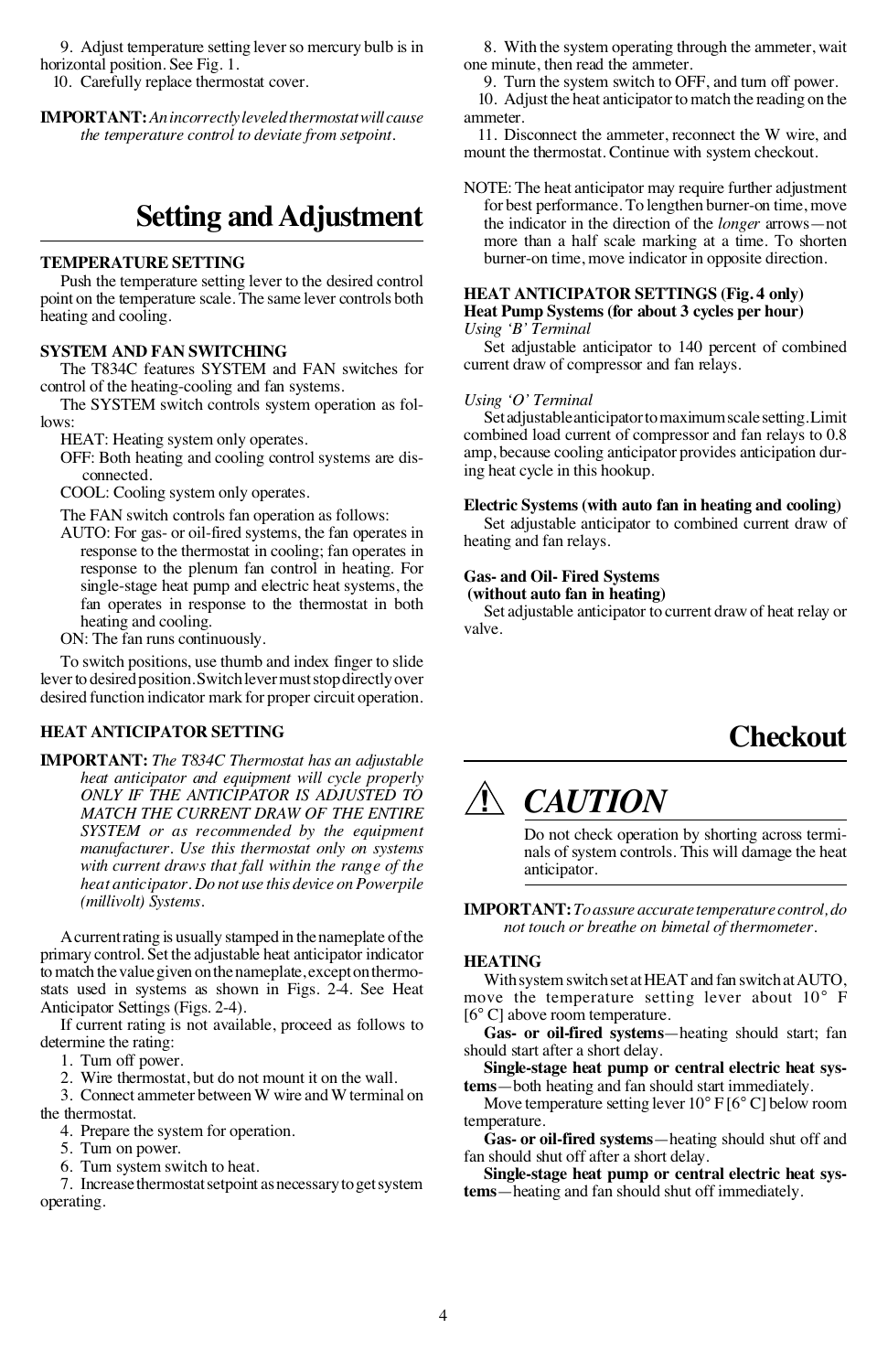#### **COOLING**



## *CAUTION*

Do not operate cooling if outdoor temperature is below  $50^{\circ}$  F  $10^{\circ}$  Cl. Refer to manufacturer's recommendations.

NOTE: To prevent compressor short cycling, some manufacturers' equipment includes a minimum off-timer to provide a five-minute time delay before activating the compressor when the thermostat last turned the compressor off, or from when the system first received power. This delay protects the compressor.

With the system switch set at COOL and the fan switch set at AUTO, move the temperature setting lever about 10°F [6°C] below room temperature. Cooling and fan should start (see NOTE above). Move the temperature setting lever about 10° F [6°C] above room temperature. Cooling and fan should shut off.

#### **FAN**

With the system switch set at OFF, and the fan switch at ON, the fan should run continuously. Move the fan switch to AUTO. In gas- or oil-fired systems, fan operation is controlled by the thermostat in cooling and by the plenum fan control in heating. In single-stage heat pump and central electric heat systems, fan operation is controlled by the thermostat in both heating and cooling.

#### **RECALIBRATION**

These thermostats are calibrated at the factory and should not need recalibration. If the thermostat seems out of adjustment, first check for accurate leveling. To check calibration, proceed as follows.

1. Move the temperature setting lever to the left end (low end) of the temperature scale. System switch must be placed at OFF. Wait at least five minutes.

2. Remove the thermostat cover. Move the setting lever until the switch just makes contact. The mercury in the switch will drop to the left end of the tube.

3. Replace cover and wait five minutes for the cover and the thermostat to lose the heat it has gained from your hands. If the thermometer pointer and the setting lever indicator read approximately the same, no recalibration is needed.

If recalibration appears necessary, proceed as follows:

1. Place the temperature setting lever at the same setting as the thermometer. Remove cover.

2. Insert 104994A Calibration Wrench (order separately) onto the hex nut under the coil. See Fig. 6. Holding the setting lever so it does not move, turn the wrench clockwise  $\bigcap$  until the mercury drops to the right end of the tube. Remove wrench and replace cover.

To ensure accurate temperature control, do not touch or breathe on bimetal or thermometer.

3. Move the setting lever to a low setting. Wait at least five minutes for temperature to stabilize.

4. Slowly move the setting lever until it reads the same as the thermometer.

5. Remove cover. Holding the setting lever so it does not move, reinsert wrench and carefully turn<br>counterclockwise until the mercury drops to the left of the tube, but *no farther*.

6. Recheck calibration. Set the thermostat system switch for desired operation and replace cover.

7. Adjust temperature setting lever so mercury bulb is in position. See Fig. 1

8. Carefully replace thermostat cover.

#### **Fig. 6—Recalibration procedure.**